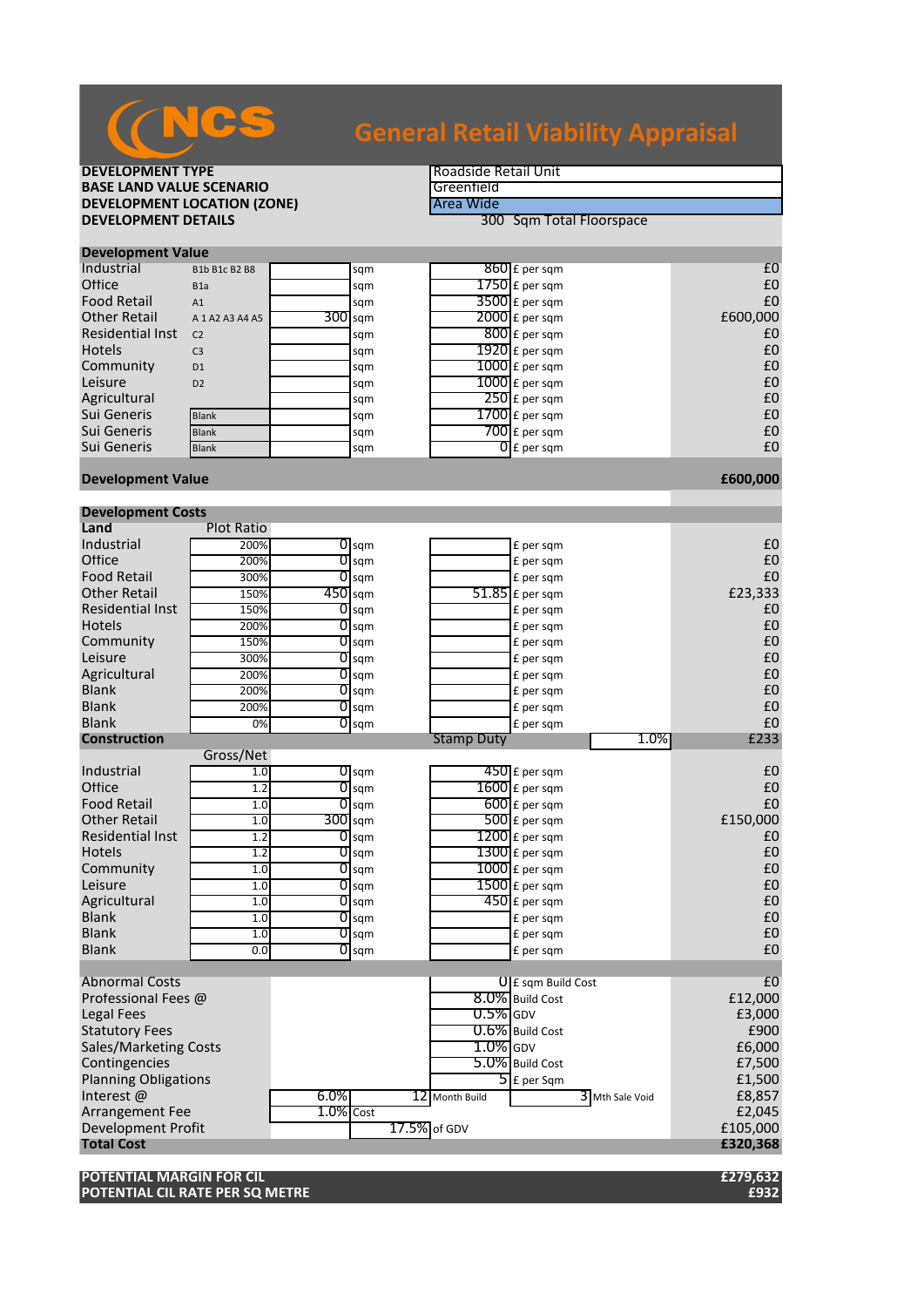

# **General Retail Viability Appraisal**

## **DEVELOPMENT TYPE**<br> **BASE LAND VALUE SCENARIO BASE LAND VALUE SCENARIO**<br> **DEVELOPMENT LOCATION (ZONE)** Area Wide **DEVELOPMENT LOCATION (ZONE)**<br>DEVELOPMENT DETAILS

**300 Sqm Total Floorspace** 

| <b>Development Value</b> |                     |  |           |  |                          |          |  |  |
|--------------------------|---------------------|--|-----------|--|--------------------------|----------|--|--|
| Industrial               | B1b B1c B2 B8       |  | sqm       |  | $860$ £ per sqm          | £C       |  |  |
| Office                   | B <sub>1</sub> a    |  | sqm       |  | $1750$ $E$ per sqm       | £C       |  |  |
| <b>Food Retail</b>       | A1                  |  | sqm       |  | $3500$ £ per sqm         | £C       |  |  |
| <b>Other Retail</b>      | A 1 A 2 A 3 A 4 A 5 |  | $300$ sqm |  | $2000$ $E$ per sqm       | £600,000 |  |  |
| Residential Inst         | C <sub>2</sub>      |  | sqm       |  | $800$ E per sqm          | £C       |  |  |
| Hotels                   | C <sub>3</sub>      |  | sqm       |  | $1920$ £ per sqm         | £C       |  |  |
| Community                | D <sub>1</sub>      |  | sqm       |  | $1000$ $E$ per sqm       | £C       |  |  |
| Leisure                  | D2                  |  | sqm       |  | $1000$ £ per sqm         | £C       |  |  |
| Agricultural             |                     |  | sqm       |  | $250$ £ per sqm          | £C       |  |  |
| Sui Generis              | <b>Blank</b>        |  | sqm       |  | $1700$ $E$ per sqm       | £C       |  |  |
| Sui Generis              | <b>Blank</b>        |  | sqm       |  | $700$ $E$ per sqm        | £C       |  |  |
| Sui Generis              | <b>Blank</b>        |  | sqm       |  | $\overline{O}$ E per sqm | £C       |  |  |
|                          |                     |  |           |  |                          |          |  |  |

#### **Development Value Alternative Contract Contract Contract Contract Contract Contract Contract Contract Contract Contract Contract Contract Contract Contract Contract Contract Contract Contract Contract Contract Contract**

| <b>Development Costs</b>     |                   |              |                    |                   |                             |                   |          |
|------------------------------|-------------------|--------------|--------------------|-------------------|-----------------------------|-------------------|----------|
| Land                         | <b>Plot Ratio</b> |              |                    |                   |                             |                   |          |
| Industrial                   | 200%              |              | $0$ sqm            |                   | £ per sqm                   |                   | £C       |
| Office                       | 200%              | 0            | sqm                |                   | £ per sqm                   |                   | £C       |
| <b>Food Retail</b>           | 300%              |              | $\overline{0}$ sqm |                   | £ per sqm                   |                   | £C       |
| <b>Other Retail</b>          | 150%              | 450 sqm      |                    |                   | $91.05$ £ per sqm           |                   | £40,973  |
| <b>Residential Inst</b>      | 150%              |              | $O$ sqm            |                   | £ per sqm                   |                   | £C       |
| <b>Hotels</b>                | 200%              | 01           | sqm                |                   | £ per sqm                   |                   | £C       |
| Community                    | 150%              |              | $\overline{0}$ sqm |                   | £ per sqm                   |                   | £C       |
| Leisure                      | 300%              |              | $\overline{O}$ sqm |                   | £ per sqm                   |                   | £C       |
| Agricultural                 | 200%              | 01           | sqm                |                   | £ per sqm                   |                   | £C       |
| <b>Blank</b>                 | 200%              |              | $0$ sqm            |                   | £ per sqm                   |                   | £C       |
| <b>Blank</b>                 | 200%              |              | $\overline{0}$ sqm |                   | £ per sqm                   |                   | £C       |
| <b>Blank</b>                 | 0%                | 01           | sqm                |                   | £ per sqm                   |                   | £C       |
| <b>Construction</b>          |                   |              |                    | <b>Stamp Duty</b> |                             | 1.0%              | £410     |
|                              | Gross/Net         |              |                    |                   |                             |                   |          |
| Industrial                   | 1.0               |              | $\overline{0}$ sqm |                   | $450$ £ per sqm             |                   | £C       |
| Office                       | 1.2               | 01           | sqm                |                   | $1600$ £ per sqm            |                   | £C       |
| <b>Food Retail</b>           | 1.0               |              | $\overline{0}$ sqm |                   | $600$ $E$ per sqm           |                   | £C       |
| <b>Other Retail</b>          | 1.0               |              | $300$ sqm          |                   | $500$ £ per sqm             |                   | £150,000 |
| Residential Inst             | 1.2               |              | $O$ sqm            |                   | $\overline{1200}$ £ per sqm |                   | £C       |
| <b>Hotels</b>                | 1.2               |              | $\overline{O}$ sqm |                   | $\overline{1300}$ £ per sqm |                   | £C       |
| Community                    | 1.0               |              | $\overline{O}$ sqm |                   | $1000$ £ per sqm            |                   | £0       |
| Leisure                      | 1.0               | O            | sqm                |                   | $1500$ £ per sqm            |                   | £C       |
| Agricultural                 | 1.0               |              | $\overline{0}$ sqm |                   | $450$ £ per sqm             |                   | £C       |
| <b>Blank</b>                 | 1.0               |              | $\overline{0}$ sqm |                   | £ per sqm                   |                   | £C       |
| <b>Blank</b>                 | 1.0               |              | $0$ sqm            |                   | £ per sqm                   |                   | £C       |
| <b>Blank</b>                 | 0.0               |              | $\overline{0}$ sqm |                   | £ per sqm                   |                   | £C       |
|                              |                   |              |                    |                   |                             |                   |          |
| <b>Abnormal Costs</b>        |                   |              |                    |                   | <b>U</b> E sqm Build Cost   |                   | E        |
| Professional Fees @          |                   |              |                    |                   | 8.0% Build Cost             |                   | £12,000  |
| <b>Legal Fees</b>            |                   |              |                    | $0.5\%$ GDV       |                             |                   | £3,000   |
| <b>Statutory Fees</b>        |                   |              |                    |                   | $0.6\%$ Build Cost          |                   | £900     |
| <b>Sales/Marketing Costs</b> |                   |              |                    | $1.0\%$ GDV       |                             |                   | £6,000   |
| Contingencies                |                   |              |                    |                   | 5.0% Build Cost             |                   | £7,500   |
| <b>Planning Obligations</b>  |                   |              |                    |                   | $5$ £ per Sqm               |                   | £1,500   |
| Interest@                    |                   | $6.0\%$      |                    | 12 Month Build    |                             | $3$ Mth Sale Void | £10,241  |
| Arrangement Fee              |                   | $1.0\%$ Cost |                    |                   |                             |                   | £2,223   |
| Development Profit           |                   |              | 17.5% of GDV       |                   |                             |                   | £105,000 |
| <b>Total Cost</b>            |                   |              |                    |                   |                             |                   | £339,746 |

**POTENTIAL MARGIN FOR CIL £260,254 POTENTIAL CIL RATE PER SQ METRE**